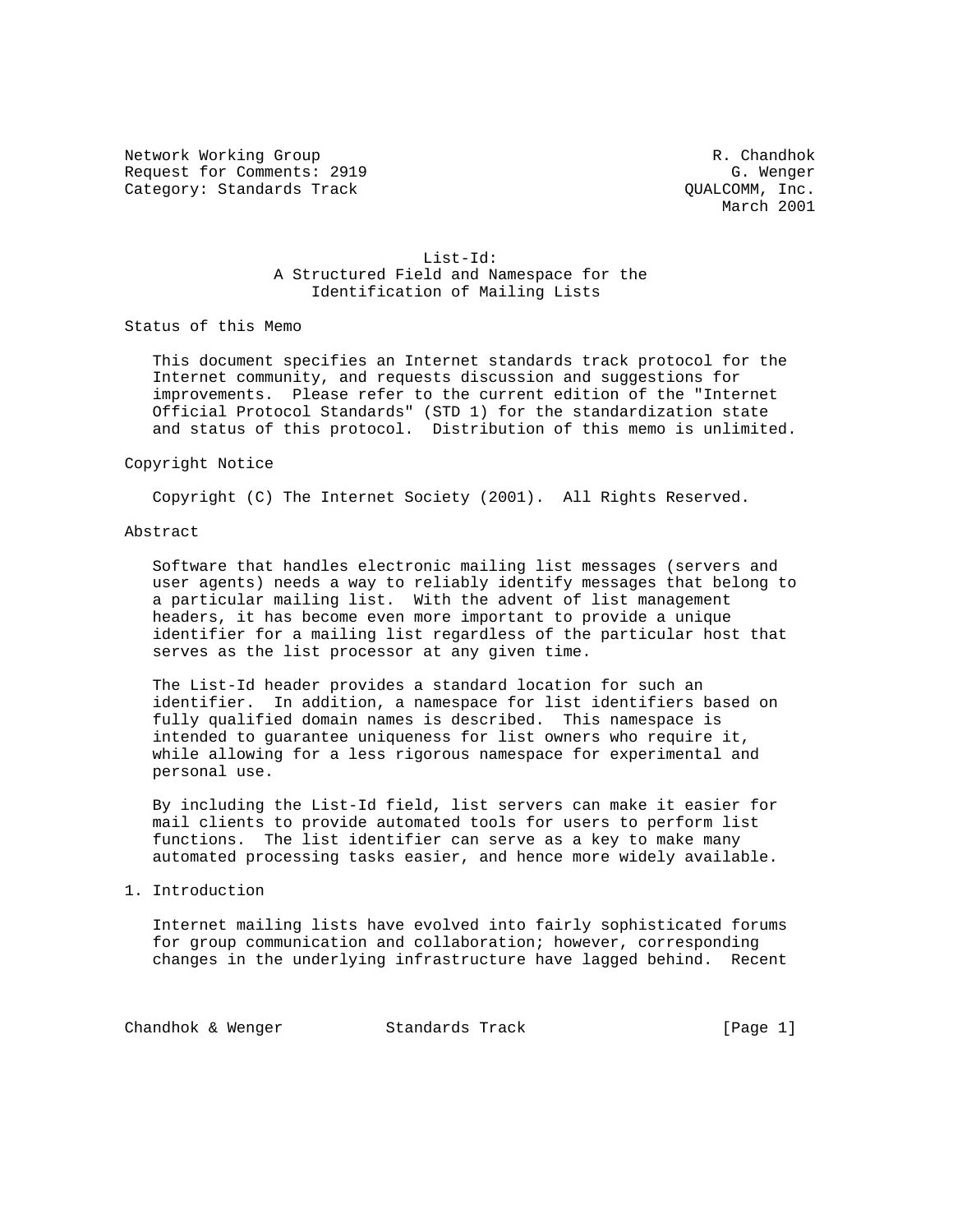proposals like [RFC2369] have expanded the functionality that the MUA can provide by providing more information in each message sent by the mailing list distribution software.

 Actually implementing such functionality in the MUA depends on the ability to accurately identify messages as belonging to a particular mailing list. The problem then becomes what attribute or property to use to identify a mailing list. The most likely candidate is the submission address of the mailing list itself. Unfortunately, when the list server host, the list processing software, or the submission policy of the list changes the submission address itself can change. This causes great difficulty for automated processing and filtering.

 In order to further automate (and make more accurate) the processing a software agent can do, there needs to be some unique identifier to use as an identifier for the mailing list. This identifier can be simply used for string matching in a filter, or it can be used in more sophisticated systems to uniquely identify messages as belonging to a particular mailing list independent of the particular host delivering the actual messages. This identifier can also act as a key into a database of mailing lists.

 The key words "MUST", "MUST NOT", "REQUIRED", "SHALL", "SHALL NOT", "SHOULD", "SHOULD NOT", "RECOMMENDED", "MAY", and "OPTIONAL" in this document are to be interpreted as described in RFC 2119.

2. The List Identifier Syntax

 The list identifier will, in most cases, appear like a host name in a domain of the list owner. In other words, the domain name system is used to delegate namespace authority for list identifiers just as it has been used to distribute that authority for other internet resources.

 Using the domain name system as a basis for the list identifier namespace is intended to leverage an existing authority structure into a new area of application. By using the domain name system to delegate list identifier namespace authority, it becomes instantly clear who has the right to create a particular list identifier, and separates the list identifier from any particular delivery host or mechanism. Only the rights-holder of a domain or subdomain has the authority to create list identifiers in the namespace of that domain. For example, only the rights-holder to the "acm.org" domain has the authority to create list identifiers in "acm.org" domain.

Chandhok & Wenger Standards Track [Page 2]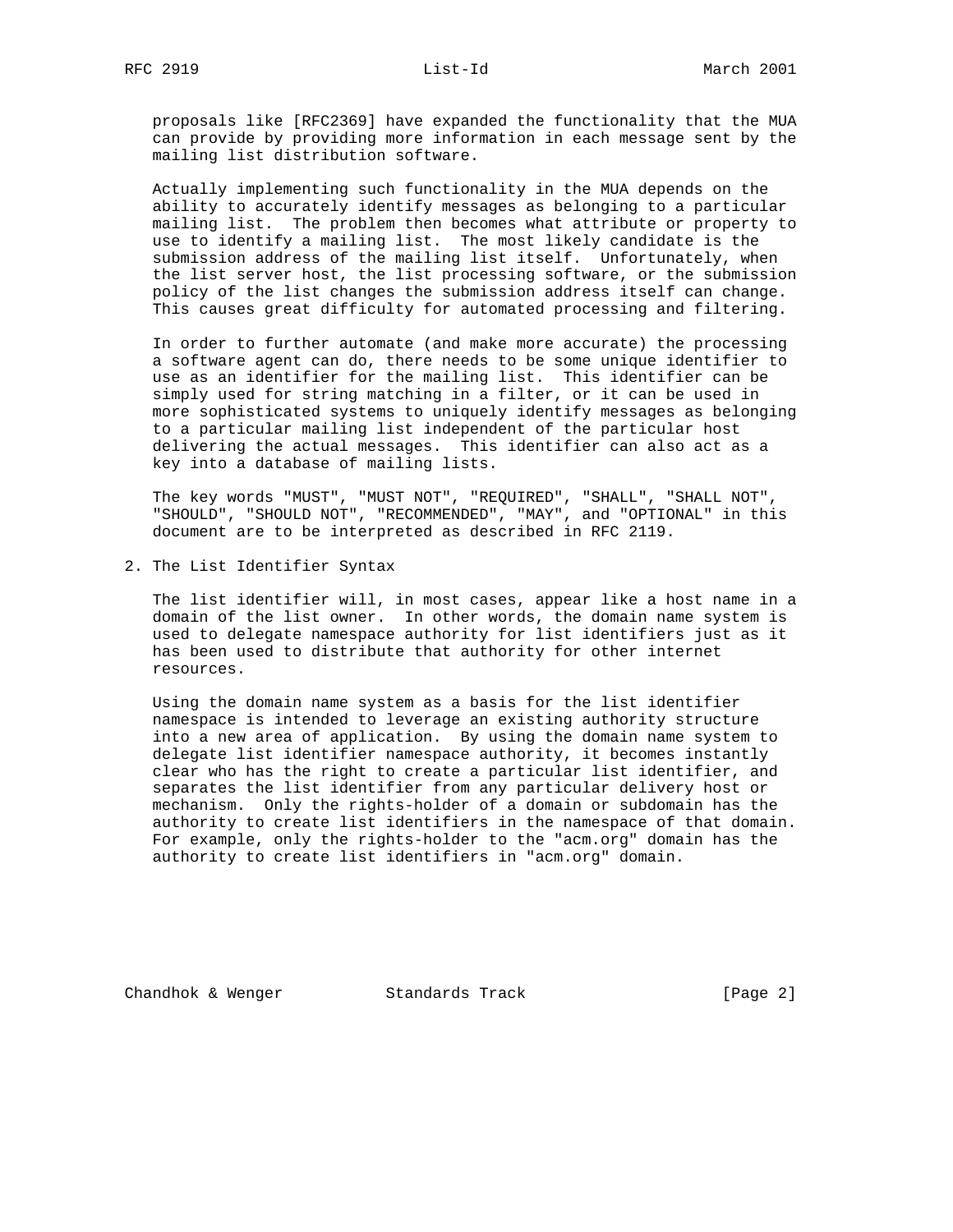While it is perfectly acceptable for a list identifier to be completely independent of the domain name of the host machine servicing the mailing list, the owner of a mailing list MUST NOT generate list identifiers in any domain namespace for which they do not have authority. For example, a mailing list hosting service may choose to assign list identifiers in their own domain based namespace, or they may allow their clients (the list owners) to provide list identifiers in a namespace for which the owner has authority.

 If the owner of the list does not have the authority to create a list identifier in a domain-based namespace, they may create unmanaged list identifiers in the special unmanaged domain "localhost". This would apply to personal users, or users unable to afford domain name registration fees.

The syntax for a list identifier in ABNF [RFC2234] follows:

list-id = list-label "." list-id-namespace

list-label = dot-atom-text

list-id-namespace = domain-name / unmanaged-list-id-namespace

unmanaged-list-id-namespace = "localhost"

domain-name = dot-atom-text

Where:

dot-atom-text is defined in [DRUMS]

"localhost" is a reserved domain name is defined in [RFC2606]

 In addition, a list identifier (list-id) MUST NOT be longer than 255 octets in length, for future compatibility. It should be noted that "localhost" is not valid for the domain-name rule.

3. The List-Id Header Field

 This document presents a header field which will provide an identifier for an e-mail distribution list. This header SHOULD be included on all messages distributed by the list (including command responses to individual users), and on other messages where the message clearly applies to this particular distinct list. There MUST be no more than one of each field present in any given message.

Chandhok & Wenger Standards Track [Page 3]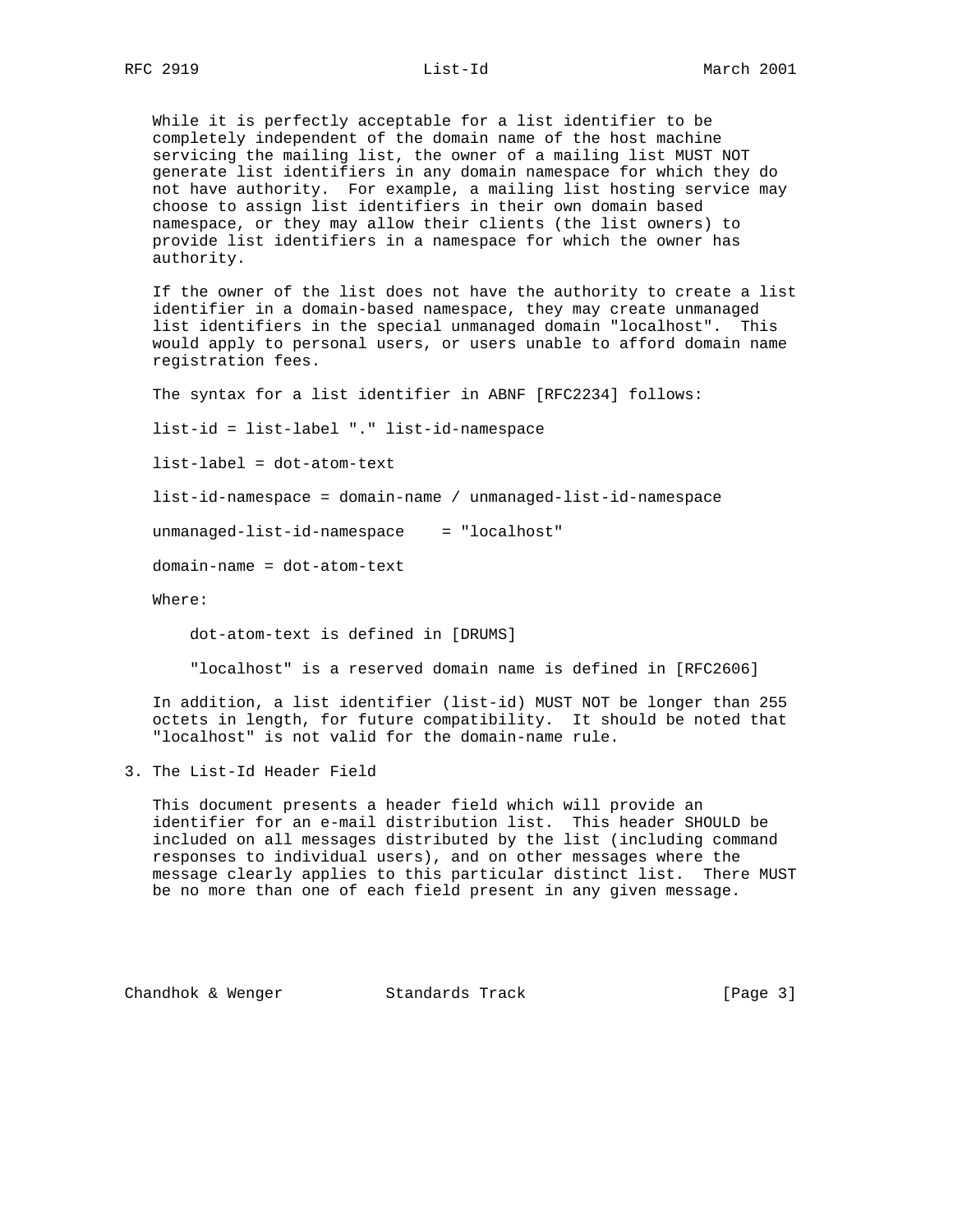This field MUST only be generated by mailing list software, not end users.

 The contents of the List-Id header mostly consist of angle-bracket ('<', '>') enclosed identifier, with internal whitespace being ignored. MTAs MUST NOT insert whitespace within the brackets, but client applications should treat any such whitespace, that might be inserted by poorly behaved MTAs, as characters to ignore.

 The list header fields are subject to the encoding and character restrictions for mail headers as described in [RFC822].

 The List-Id header MAY optionally include a description by including it as a "phrase" [DRUMS] before the angle-bracketed list identifier. The MUA MAY choose to use this description in its user interface; however, any MUA that intends to make use of the description should be prepared to properly parse and decode any encoded strings or other legal phrase components. For many MUAs the parsing of the List-Id header will simply consist of extracting the list identifier from between the delimiting angle brackets.

The syntax of the List-Id header follows:

list-id-header = "List-ID:" [phrase] "<" list-id ">" CRLF

 where phrase and CRLF are as defined in [DRUMS]. Unlike most headers in [RFC822], the List-Id header does not allow free insertion of whitespace and comments around tokens. Any descriptive text must be presented in the optional phrase component of the header.

Examples:

List-Id: List Header Mailing List <list-header.nisto.com> List-Id: <commonspace-users.list-id.within.com> List-Id: "Lena's Personal Joke List" <lenas-jokes.da39efc25c530ad145d41b86f7420c3b.021999.localhost> List-Id: "An internal CMU List" <0Jks9449.list-id.cmu.edu> List-Id: <da39efc25c530ad145d41b86f7420c3b.052000.localhost>

4. Persistence of List Identifiers

 Although the list identifier MAY be changed by the mailing list administrator this is not desirable. (Note that there is no disadvantage to changing the description portion of the List-Id header.) A MUA may not recognize the change to the list identifier because the MUA SHOULD treat a different list identifier as a different list. As such the mailing list administrator SHOULD avoid changing the list identifier even when the host serving the list

Chandhok & Wenger Standards Track [Page 4]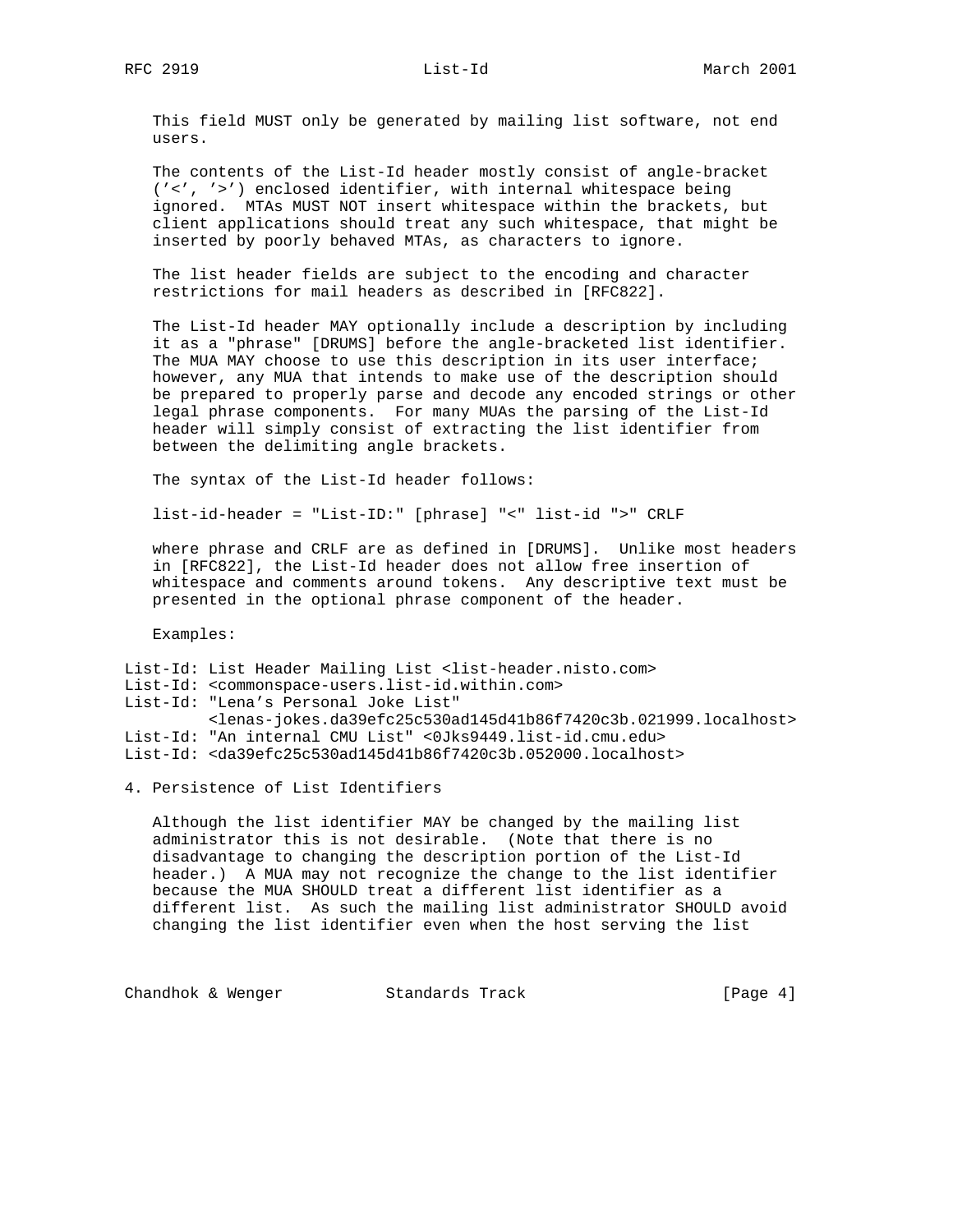changes. On the other hand, transitioning from an informal unmanaged-list-id-namespace to a domain namespace is an acceptable reason to change the list identifier. Also if the focus of the list changes sufficiently the administrator may wish to retire the previous list and its associated identifier to start a new list reflecting the new focus.

5. Uniqueness of List Identifiers

 This proposal seeks to leverage the existing administrative process already in place for domain name allocation. In particular, we exploit the fact that domain name ownership creates a namespace that by definition can be used to create unique identifiers within the domain.

 In addition, there must be a mechanism for identification of mailing lists that are administrated by some entity without administrative access to a domain. In this case, general heuristics can be given to reduce the chance of collision, but it cannot be guaranteed. If a list owner requires a guarantee, they are free to register a domain name under their control.

 It is suggested, but not required, that list identifiers be created under a subdomain of "list-id" within any given domain. This can help to reduce internal conflicts between the administrators of the subdomains of large organizations. For example, list identifiers at "within.com" are generated in the subdomain of "list-id.within.com".

 List-IDs not ending with ".localhost" MUST be globally unique in reference to all other mailing lists.

 List owners wishing to use the special "localhost" namespace for their list identifier SHOULD use the month and year (in the form MMYYYY) that they create the list identifier as a "subdomain" of the "localhost" namespace. In addition, some portion of the list identifier MUST be a randomly generated string. List owners generating such identifiers should refer to [MSGID] for further suggestions on generating a unique identifier, and [RFC1750] for suggestions on generating random numbers. In particular, list identifiers that have a random component SHOULD contain a hex encoding of 128 bits of randomness (resulting in 32 hex characters) as part of the list identifier

 Thus, list identifiers such as <lenas-jokes.da39efc25c530ad145d41b86f7420c3b.021999.localhost> and <da39efc25c530ad145d41b86f7420c3b.051998.localhost> conform to these guidelines, while <lenas-jokes.021999.localhost> and

Chandhok & Wenger Standards Track [Page 5]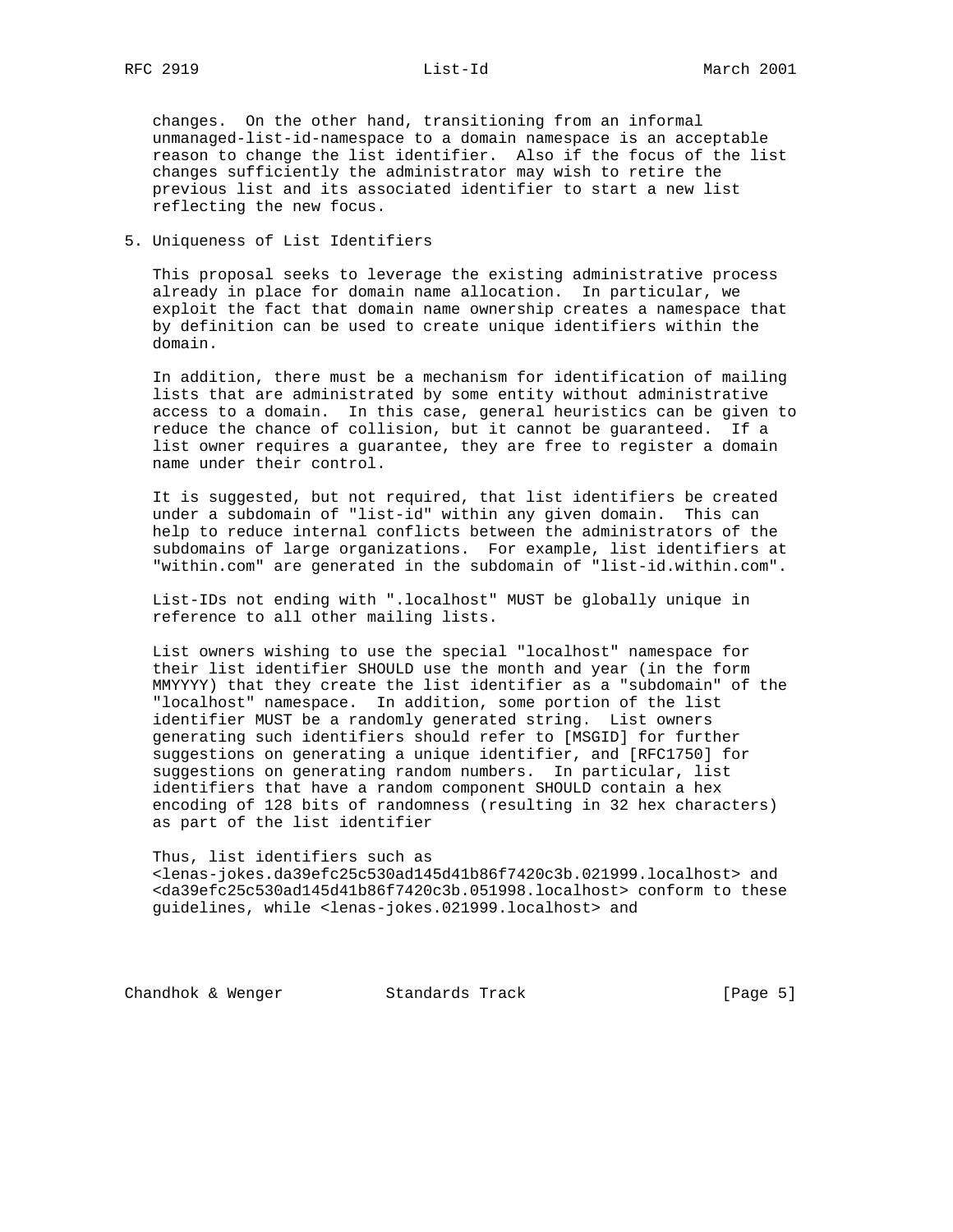<mylist.localhost> do not. A particular list owner with several lists MAY choose to use the same random number subdomain when generating list identifiers for each of the lists.

 List-IDs ending with ".localhost" are not guaranteed to be globally unique.

6. Operations on List Identifiers

 There is only one operation defined for list identifiers, that of case insensitive equality (See Section 3.4.7., CASE INDEPENDENCE [RFC822]). The sole use of a list identifier is to identify a mailing list, and the sole use of the List-Id header is to mark a particular message as belonging to that list. The comparison operation MUST ignore any part of the List-Id header outside of the angle brackets, the MUA MAY choose to inform the user if the descriptive name of a mailing list changes.

7. Supporting Nested Lists

 A list that is a sublist for another list in a nested mailing list hierarchy MUST NOT modify the List-Id header field; however, this will only be possible when the nested mailing list is aware of the relationship between it and its "parent" mailing lists. If a mailing list processor encounters a List-Id header field from any unexpected source it SHOULD NOT pass it through to the list. This implies that mailing list processors may have to be updated to properly support List-Ids for nested lists.

8. Security Considerations

 There are very few new security concerns generated with this proposal. Message headers are an existing standard, designed to easily accommodate new types. There may be concern with headers being forged, but this problem is inherent in Internet e-mail, not specific to the header described in this document. Further, the implications are relatively harmless.

 As mentioned above, mail list processors SHOULD NOT allow any user originated List-Id fields to pass through to their lists, lest they confuse the user and have the potential to create security problems.

 On the client side, a forged list identifier may break automated processing. The list identifier (in its current form) SHOULD NOT be used as an indication of the authenticity of the message.

Chandhok & Wenger Standards Track [Page 6]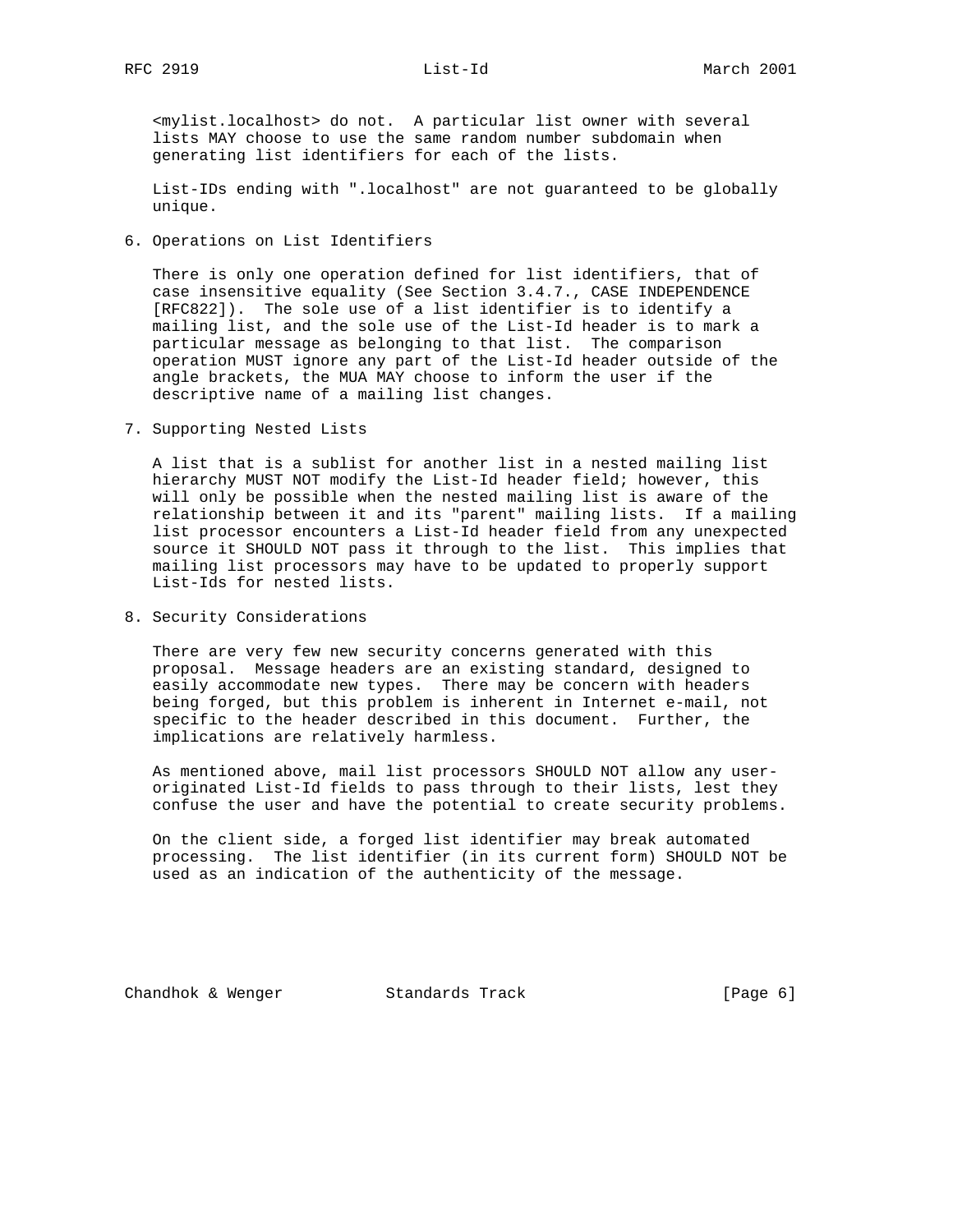### 9. Acknowledgements

 The numerous participants of the List-Header [LISTHEADER] and ListMom-Talk [LISTMOM] mailing lists contributed much to the formation and structure of this document.

 Grant Neufeld <grant@acm.org> focused much of the early discussion, and thus was essential in the creation of this document.

### References

- [LISTHEADER] "List-Header" Mail list. list-header@list.nisto.com <http://www.nisto.com/listspec/mail/> <http://www.nisto.com/listspec/>
- [LISTMOM] "ListMom-Talk" Mail list. listmom-talk@skyweyr.com <http://cgi.skyweyr.com/ListMom.Home>
- [MSGID] J. Zawinski, M. Curtin, "Recommendations for generating Message IDs", Work in Progress.
- [RFC822] Crocker, D., "Standard for the Format of ARPA Internet Text Messages", RFC 822, August 1982.
- [RFC1750] Eastlake, D., Crocker S. and J. Schiller, "Randomness Recommendations for Security", RFC 1750, December 1994.
- [RFC2234] Crocker, D. and P. Overell. "Augmented BNF for Syntax Specifications: ABNF", RFC 2234, November 1997.
- [RFC2369] Neufeld G. and J. Baer, "The Use of URLs as Meta-Syntax for Core Mail List Commands and their Transport through Message Header Fields", RFC 2369, July 1998.
- [RFC2606] Eastlake, 3rd, D., and S. Panitz. "Reserved Top Level DNS Names", BCP 32, RFC 2606, June 1999.
- [RFC2822] Resnick, P., Editor, "Internet Message Format Standard", STD 11, RFC 2822, March 2001.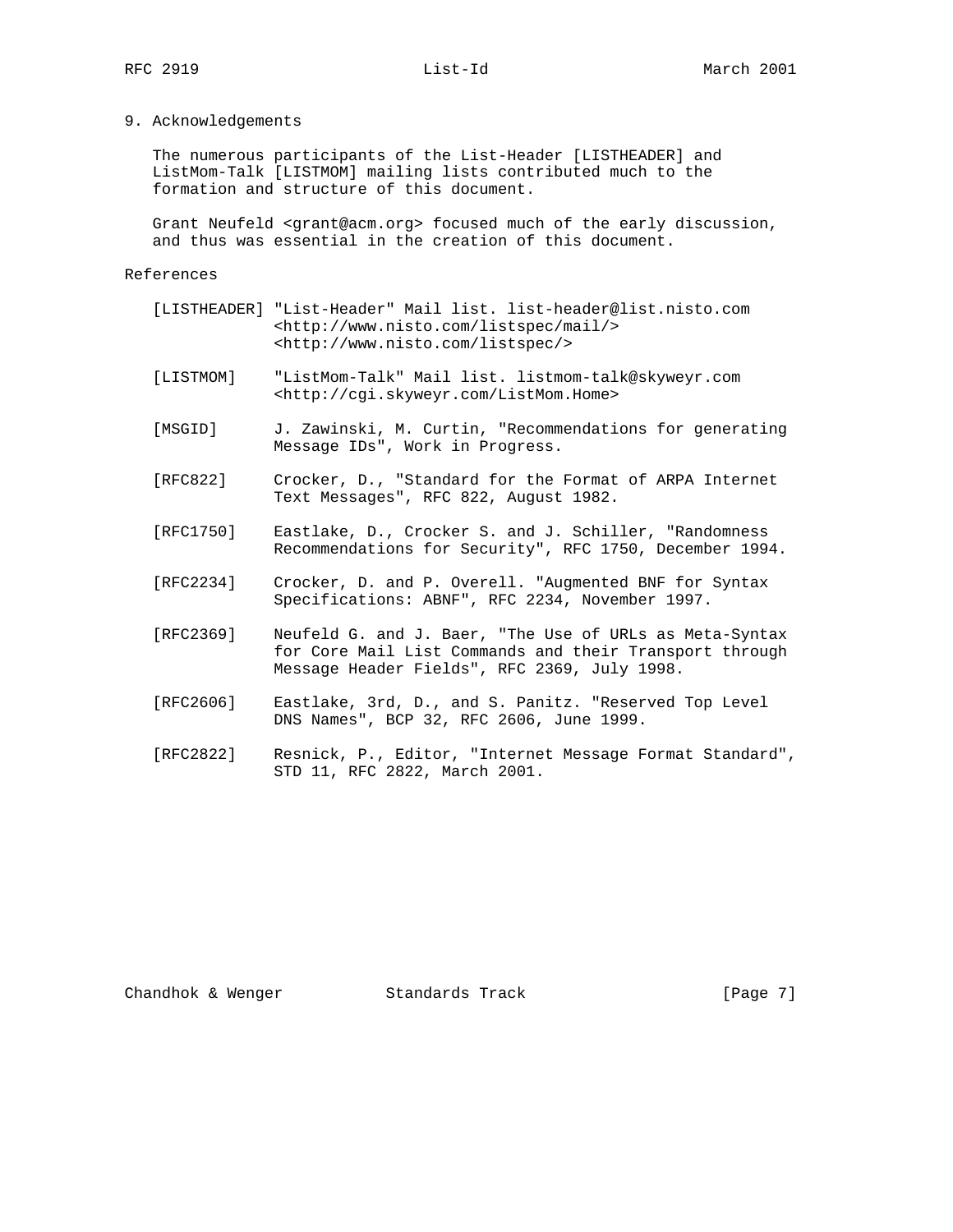Authors' Addresses

 Ravinder Chandhok QUALCOMM, Inc. 5775 Morehouse Drive San Diego, CA 92121 USA

EMail: chandhok@qualcomm.com

 Geoffrey Wenger QUALCOMM, Inc. 5775 Morehouse Drive San Diego, CA 92121 USA

EMail: gwenger@qualcomm.com